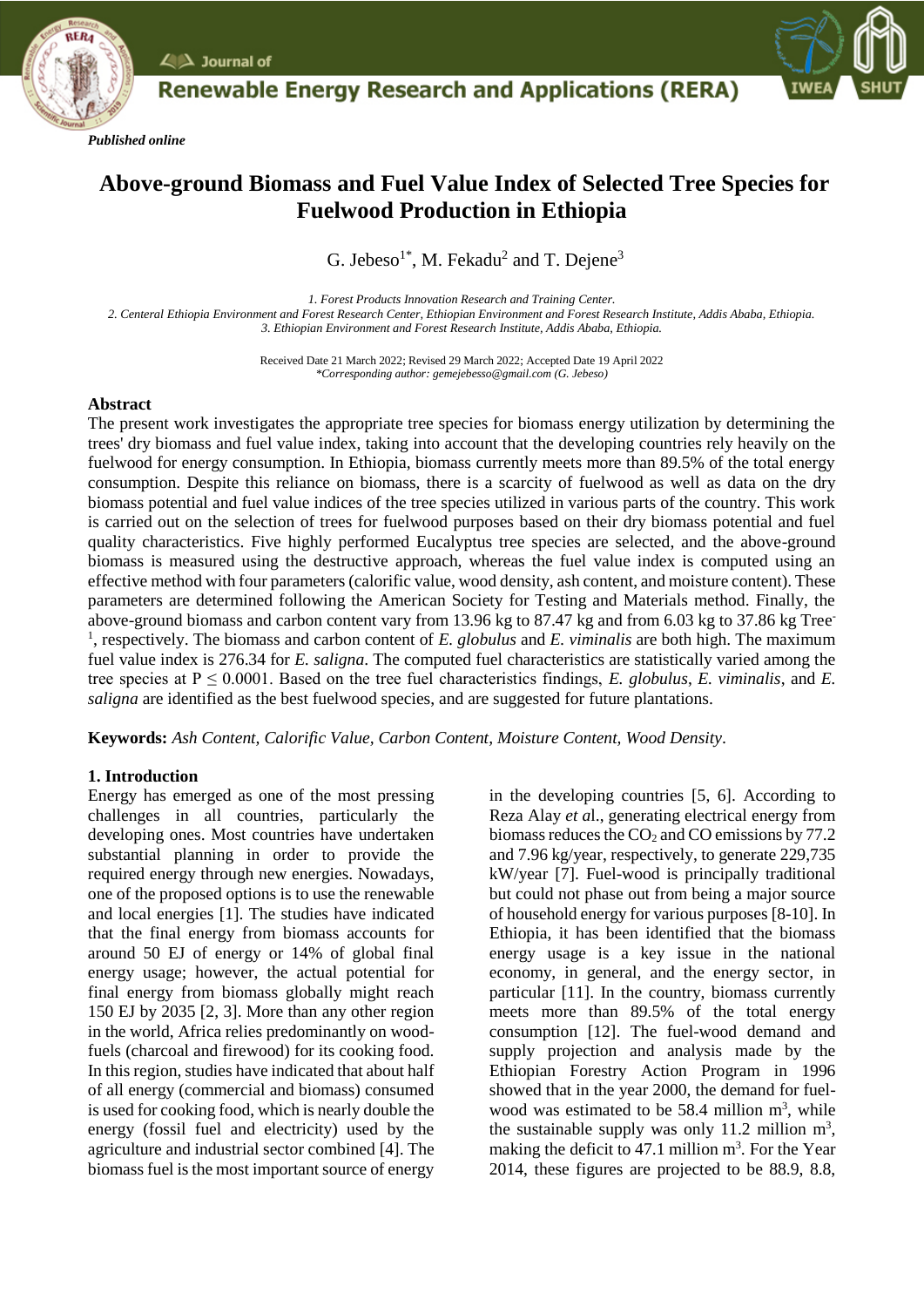and 80 million  $m<sup>3</sup>$  in the above order [13]. The high-altitude areas of Ethiopia have encountered a multitude of problems such as limited tree species for fuel-wood purposes and less availability of the adapted tree species [14]. Relying heavily on a few species has risks and impacts on the productivity and sustainability of the forest farming systems, particularly in the extreme highland areas of the country [15]. Thus a wider range of tree species would ensure a resilience and decreased sensitivity to the fuel-wood scarcity [16]. The past attempts in Ethiopia to reforest and restore degraded forests, and thereby, fulfill the fuel-wood requirements in the rural areas of the country relied on the screening of multi-purpose tree species in some agroecological zones [16, 17]. In order to determine the best species used for fuel-wood, it is important to obtain the biomass potential, carbon content, and fuel value indices of the tree [18]. The carbon stored in wood is only released back to the atmosphere when the wood product is burnt or decays [19]. The amount of carbon stored in the trees depends on several factors including tree species, growth conditions in the environment, age of the tree, and density of the surrounding trees [20]. Diksis plantation, the studied site contains eleven different tree species used for fuel-wood and other construction purposes. Out of eleven planted tree species, six tree species namely *E. saligna*, *E. globulus*, *E. viminalis*, *E. grandis*, *E. camaldulensis*, and *Acacia decurrens* were highly

performed based on the growth performance obtained according to Dajenie *et al.* [21]. The present study was conducted in order to determine the biomass potential, carbon content, and fuel characteristics of five highly performing eucalyptus tree species, namely *E. globulus*, *E. saligna*, *E. viminalis*, *E. grandis*, and *E. camaldulensis*, planted for fuelwood purposes in Ethiopia's central highlands. It was done by comparing the fuel characteristics from tree to tree (species type) and per tree (tree part) for appropriate tree species selection for fuelwood purposes.

#### **2. Materials and methods**

## **2.1. Description of studied area**

The plantation of the Diksis site is located in the Diksis district, Central Ethiopia "Figure 1". It was a part of successfully planted tree species by the Ethiopian Environment and Forest Research Institute in the year 2013 as a part of the comparative growth performance of the fastgrowing tree species for fuel-wood production in the Ethiopian highland' research project. The mean annual minimum and maximum temperatures of the studied area is  $6^{\degree}$ C and  $23^{\degree}$ C, respectively. The mean annual precipitation is 1100 mm, most falling between March and October with peaks in July and August. The soil of the studied area is classified as Nitosoils [21].



**Figure 1. Map of studied area.**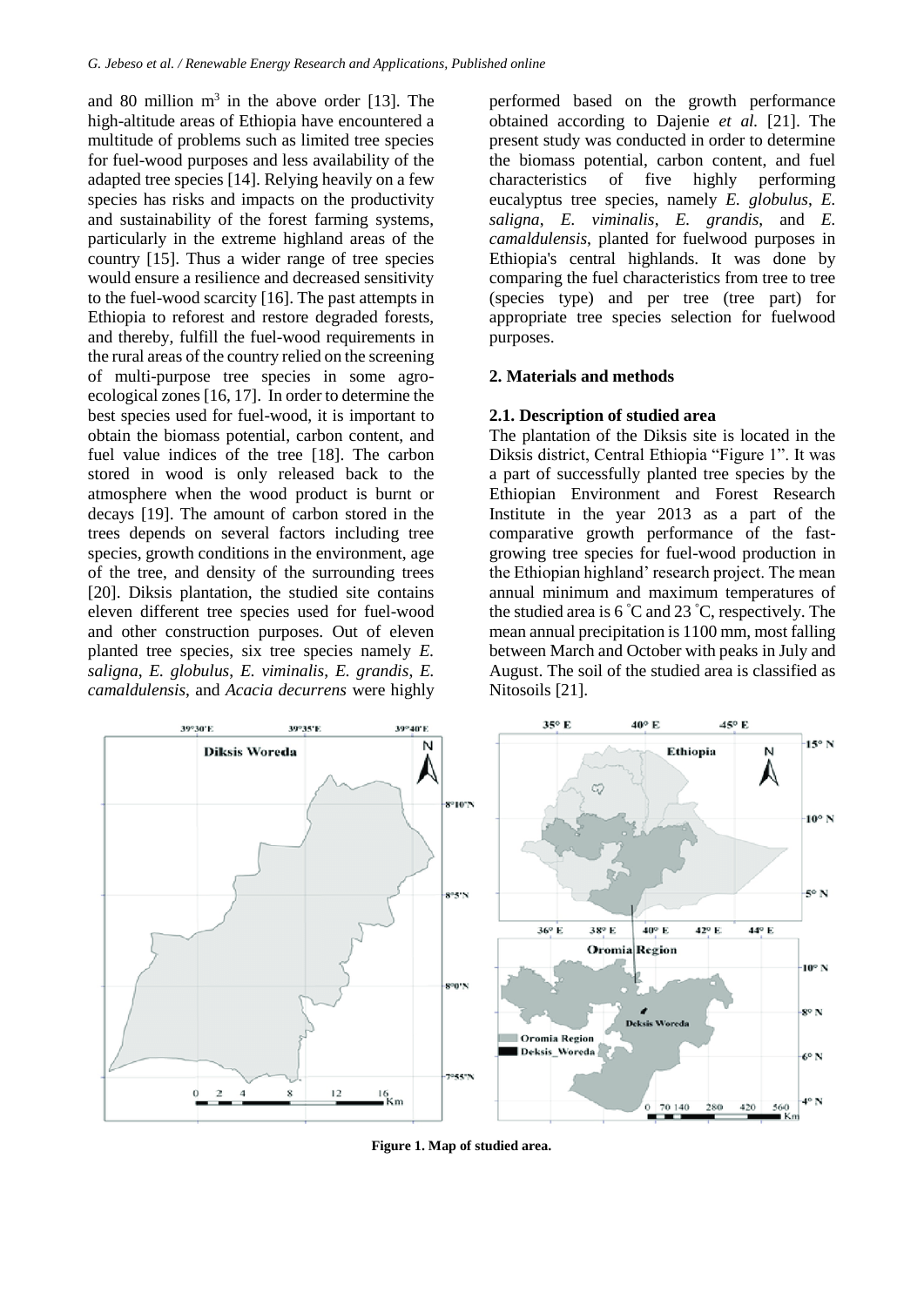#### **2.2. Sampling method and sampling techniques**

The Ethiopian Environment and Forest Research Institute planted eleven different tree species in to three blocks in 2013 in order to determine the growth-performance of each tree for the purpose of fuel-wood production. The study identified and selected the best-performing trees for the future investigation on their above-ground biomass and fuel value index at the age of six [21]. Based on the previous research works, the present study selected five high-performing tree species for an additional biomass and fuel characteristics determination. The trees were 7 years old when they were harvested for the purpose of this study. The destruction method was used in order to determine the above-ground biomass. A random sampling method was used to mark five individual tree species from each block. A total of 15 individual sample trees (three trees per species type) were marked and harvested excluding the border trees due to their biomass potential. The harvested trees were assorted into three parts, namely stem, branch, and leaf. The stem parts were cut into bottom, mid, and top and debarked. The above-ground biomass was determined using the methods and equations from [22-29]; refer to equations  $(1, 2, 3, 4)$ . All the fresh weights were obtained immediately after harvesting each tree species and tree parts. The fuel value index or fuel quality of the trees was determined following the method and equations of [34]; refer to Equation "(6)" for the most effective method with four parameters (calorific value, wood density, ash content, and moisture content). The carbon content was obtained from a combination of the fixed carbon, volatile matter, and ash content of the biomass, as several recent studies [30-33] have suggested this method and equation with correlations of 3.17% and average bias errors of 0.19%. This approach is highly recommended since it incorporates the parameters derived directly from the harvested tree; refer to equation  $(5)$ .

$$
AGB = SB + BB + LB \tag{1}
$$

$$
SB = \dot{T}FWS \times \frac{DWS}{FWS}
$$
 (2)

$$
BB = \dot{T}FWB \times \frac{DWB}{FWB} \tag{3}
$$

$$
LB = TFWL \times \frac{DWL}{FWL}
$$
 (4)

$$
C = 0.635FC + 0.460VM - 0.095ASH
$$
 (5)

$$
FVI = \frac{WD \times CV}{Ash \times MC}
$$
 (6)

Wood density = 
$$
\frac{0 \text{ven} - \text{dry weight of the sample}}{\text{Green volume of the sample}}
$$
 (7)

where AGB is the above-ground biomass, SB is the stem biomass, BB is the branch biomass, LB is the leaf biomass, TFWS is the total fresh weight of the stem, TFWB is the total fresh weight of the branch, TFWL is the total fresh weight of the leaf, DWS is the dry weight of the stem sample, FWS is the fresh weight of the stem sample, DWB is the dry weight of the branch sample, FWB is the fresh weight of the branch sample, DWB is the dry weight of the leaf sample, and FWL is the fresh weight of the leaf sample.  $FVI = Fuel Value Index, WD = Wood$ Density,  $CV = Calorific Value$ ,  $MC = Moisture$ Content. C is the carbon content, FC is the fixed carbon, VM is the volatile matter, and ASH is the ash content.

The tree fuel value index-determining parameters (wood density, calorific value, ash content, and moisture content) were determined from all parts of the harvested tree species. The volatile matter and fixed carbon were also determined

The standard method ASTM D3175-18, 2018 [35] was used in order to determine the moisture content, volatile matter, and fixed carbon, whereas ASTM D3174-12, 2012 [36] was used in order to determine the percentage of ash content. The calorific value was determined using the Parr Oxygen bomb calorimeter in accordance with the ASTM D5865-13, 2013 [37] standard method. The standard method and equations from ASTM D2395-17, 2017 [38] and DO7 Committee [39] were used in order to determine the wood density; refer to Equation "(7)". For the analysis of variance, the factorial sample design (completely randomized design) was used. The dependent variables were the above-ground biomass, carbon content, fuel value index, wood density, calorific value, fixed carbon, volatile matter, ash content, and moisture content. The independent variables were the species type (containing five levels or tree types, namely *E. saligna*, *E. globulus*, *E. Viminalis*, *E. grandis*, *E. camaldulensis)* and the tree parts (containing five levels of tree parts, namely bottom, medium, top, branch, and leaf). The interaction effect (species type \* tree part) was also included and determined. All the experimental activities were replicated three times.

#### **2.3. Data analysis**

The variable determination of the tree species were subjected to the Analysis of Variance (ANOVA) statistical method using the Generalized Linear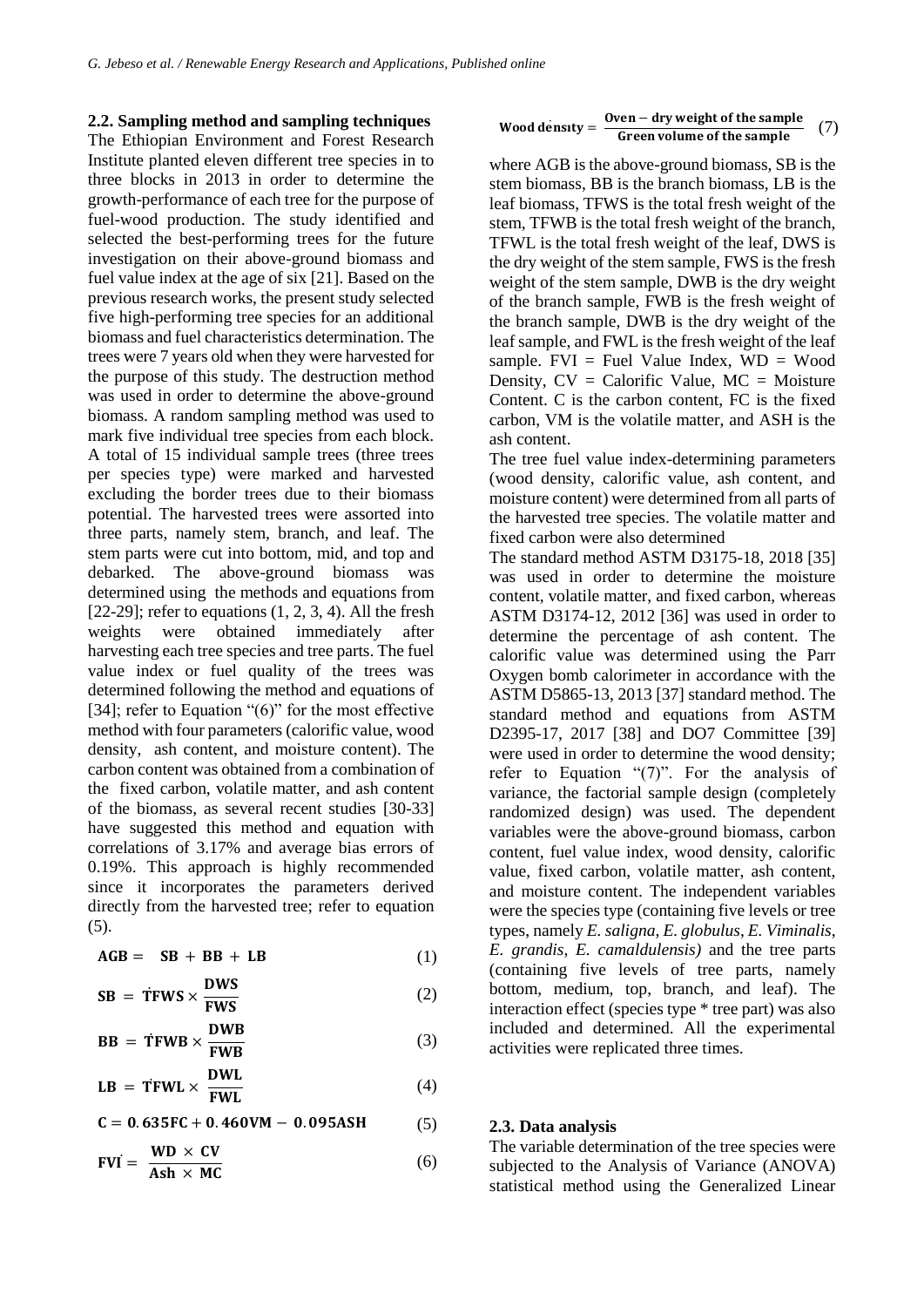Model (GLM) procedure suggested by Gomez and Gomez [40]. Five Eucalyptus tree species with two determining factors (species type and tree parts, (each containing five levels)) with different seven parameters was designed in the experiment and tested at  $(P \le 0.05)$ . Statistical analysis of the data was carried out using the SPSS software, version 26, the SAS software, version 9, and the Microsoft Excel (2010) computer software.

#### **3. Results and Discussion**

## **3.1. Growth performance of selected trees for fuel-wood**

The diameter and height are important parameters for estimating the biomass potential of a tree. It is not suggested to compare the tree biomass potentials by diameter and height across different tree species since there are trees with large mean diameters but short heights, and trees with large heights but tiny diameters [41]. In the present study, the growth-performance of the selected tree species (diameter and height) was obtained directly on the studied site. The findings showed that *E. viminalis* had a big bottom and top diameter, whereas *E. camaldulensis* had a small bottom and top diameter "Table 1". The mean diameter and height of *E. camaldulensis* and *E. grandis* were smaller than the other tree species. *E. viminalis* and *E. globulus* were higher than the other trees "Table 1". The result is supported by the previous findings and in line to the study obtained by Delgado-Matas and T. Pukkala [42]. The author measured the eucalyptus species found at the age of seven, which was similar to the present study, and reported the mean diameter and mean height 5 cm to 12 cm, and 8 m to 20 m, respectively. Accordingly, the minimum  $4.221 \pm 0.916$  cm and the maximum  $9.408 \pm 2.556$  cm of mean diameter and the minimum  $7.771 \pm 2.85$ m and the maximum 15.983  $\pm$  0.7m mean height were registered during this study "Table 1".

**Table 1. Means comparisons of tree growth performance and tree biomass characteristics on species types.**

| <b>Species</b>      | N  | Diameter (cm)   | Height $(m)$    | Wood density<br>$(g/cm^3)$ | Calorific value<br>(MJ/kg) | Ash content<br>$(wt \%)$ | Moisture content<br>$(wt \, \%)$ |  |
|---------------------|----|-----------------|-----------------|----------------------------|----------------------------|--------------------------|----------------------------------|--|
| E.saligna           | 15 | $5.85 + 2.185$  | $10.72 + 2.047$ | $0.62 + 0.055$             | $19.08 + 1.002$            | $2.02 + 1.346$           | $9.17 + 0.72$                    |  |
| E. globulus         | 15 | $6.84 + 2.332$  | $13.53 + 4.08$  | $0.63 + 0.071$             | $18.17 + 0.700$            | $2.22 + 1.16$            | $9.09 + 0.72$                    |  |
| E. viminalis        | 15 | $9.408 + 2.556$ | $15.983 + 0.7$  | $0.59 + 0.053$             | $18.87 + 0.62$             | $2.12 + 1.566$           | $9.69 + 1.27$                    |  |
| E. grandis          | 15 | $5.8 + 2.004$   | $11.3 + 3.083$  | $0.61 + 0.046$             | $18.49 + 0.79$             | $2.04 + 1.195$           | $10.07 + 2.99$                   |  |
| Ε.<br>camaldulensis | 15 | $4.221 + 0.916$ | $7.771 + 2.85$  | $0.62 + 0.059$             | $17.81 + 0.723$            | $2.50 + 1.941$           | $9.28 + 0.67$                    |  |
| Total               | 75 | $6.37 \pm 2.60$ | $11.7 + 3.90$   | $0.61 \pm 0.057$           | $18.48 \pm 0.88$           | $2.18 + 1.44$            | $9.46 \pm 1.55$                  |  |

## **3.2. Above-ground biomass and carbon content**

The above-ground biomass and carbon content are the basic prerequisites to consider when selecting the tree species for fuel-wood production based on the biomass potential [43]. In the present study, the above-ground biomass (stem biomass, branch biomass, and leaf biomass) and carbon content were determined. Accordingly, the stem biomass of *E. viminalis* was the highest and followed by *E. globulus*. *E. camaldulensis* had the lowest amount of stem biomass "Figure 2". The results obtained showed that *E. viminalis* was the best of the selected tree species. *E. globulus* and *E. viminalis*  had high leaf and branch biomass, whereas *E. grandis* had the smallest leaf and branch biomass, and followed by *E. camaldulensis* "Figure 2". *E. globulus* had the highest above-ground biomass and carbon content, whereas E*. camaldulensis* had the lowest aboveground biomass "Figure 2". The above-ground biomass and carbon content of *E. camaldulensis* and *E. grandis* were smaller than the other selected tree species. As shown by M.

Zewdie *et al.* [43], the above-ground biomass of Eucalyptus species is  $5.6 + 2$  kg at the age of 6-10, and the mean diameter of this species is 6 cm. The recent studies [43, 44] have computed that the above-ground biomass of Eucalyptus can reach up to 90 kg at the age of 6-10 years, and these studies are in line with the present study. The study done by M. A. Tesfaye *et al.* [45] mentioned earlier that the Eucalyptus species are fast-growing species and good to fulfill the fuel-wood demand. Based on the tree's fixed carbon, volatile matter, and ash content, the carbon content of the trees determined was found higher in *E. globulus* and *E. viminalis.*  The study obtained on the hybrid eucalyptus species by M. Viera and R. Rodríguez-Soalleiro [46] regarding their carbon content and aboveground biomass is in line and supported the findings of the present study.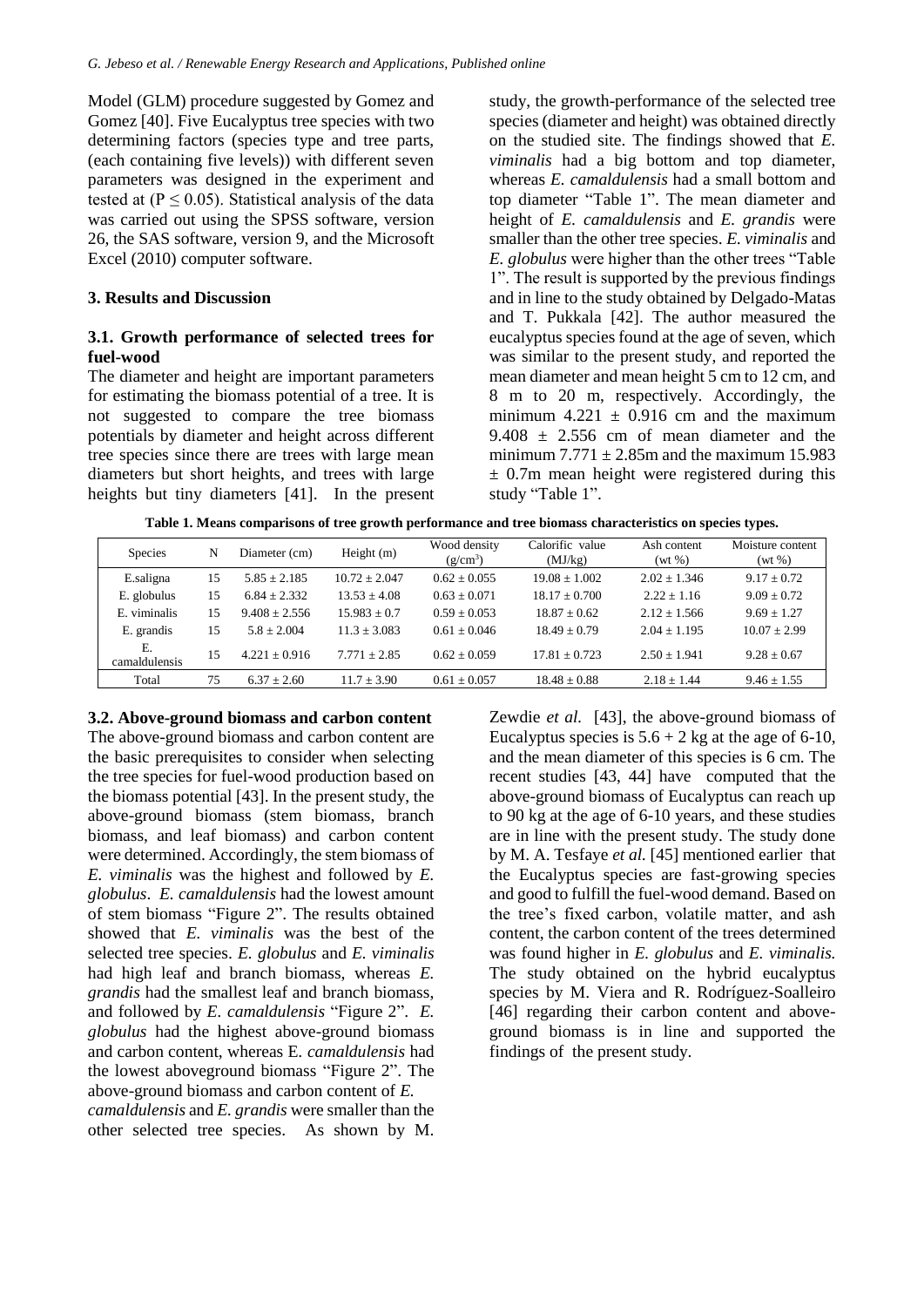

**Figure 2. Stem biomass, branch biomass, leaf biomass, above-ground biomass, and carbon content of selected trees.**

Statistically, through the ANOVA, the effects of the tree part and species type on the above-ground biomass were considered in the experiment at a (p  $\leq$  0.0001) significant level "Table 2". The effects of the tree parts and species type on the aboveground biomass were significantly different at  $(p \leq$ 0.0001). However, the interaction effect was significant at ( $p \leq 0.005$ ). The variation of the independent factors (species type, tree part, and interaction) on the above-ground biomass accounts for 76.5% of  $\mathbb{R}^2$  in the number of cases studied. From the  $R^2$  value (76.5%), the species type effect accounts 27.2% of the total variance, with the tree part effect accounting for 29.6% and the interaction only accounting for 19.7% "Table 2".

The carbon content at each tree parts also showed a significant difference. ANOVA showed that the effect of tree part and species type on the carbon content was considered in the experiment at a ( $p \leq$ 0.0001) significant level. The effect of species type and tree parts on the carbon content was significantly different at ( $p \leq 0.0001$ ). The interaction effect was significant at ( $p \leq 0.005$ ). Collectively, the variation or effects of the independent variables (species type, tree part, and interaction) account 76.4% of the variance in the number of cases studied. From the  $R^2$  value (76.4%), the species type effect accounts 27% of the total variance, with the tree part effect accounting for 29.64% and the interaction only accounting for 19.76% "Table 2".

|                      | <b>Source</b> | DF             | <b>SS</b> | <b>Mean square</b> | <b>F</b> value | Pr > F   | $\mathbb{R}^2$ |              |
|----------------------|---------------|----------------|-----------|--------------------|----------------|----------|----------------|--------------|
| <b>Variables</b>     |               |                |           |                    |                |          | Per sources'   | <b>Total</b> |
| Above-ground biomass | Species type  | $\overline{4}$ | 3141.02   | 785.25             | 14.47          | < 0.0001 | 0.272          | 0.765001     |
|                      | Tree part     | 4              | 3417.30   | 854.33             | 15.74          | < 0.0001 | 0.296          |              |
|                      | Interaction   | 16             | 2276.65   | 142.29             | 2.62           | 0.0048   | 0.197          |              |
|                      | Species type  | $\overline{4}$ | 587.87    | 146.97             | 14.27          | < 0.0001 | 0.27           |              |
| Carbon content       | Tree part     | $\overline{4}$ | 645.92    | 161.48             | 15.68          | < 0.0001 | 0.294          | 0.763725     |
|                      | Interaction   | 16             | 430.66    | 26.92              | 2.61           | 0.0049   | 0.1976         |              |
|                      | Species type  | $\overline{4}$ | 79344.67  | 19836.17           | .621           | 0.650    | 0.013          |              |
| Fuel value index     | Tree part     | 4              | 884245.47 | 221061.37          | 6.916          | 0.000    | 0.1443         |              |
|                      | Interaction   | 16             | 636920.75 | 39807.55           | 1.245          | 0.269    | 0.1044         | 0.261        |
|                      | Species type  | $\overline{4}$ | 0.01      | 0.00               | 2.16           | 0.0871   | 0.04           | 0.769762     |
| Wood density         | Tree part     | 4              | 0.15      | 0.04               | 33.59          | < 0.0001 | 0.62           |              |
|                      | Interaction   | 16             | 0.03      | 0.00               | 1.51           | 0.1335   | 0.11           |              |
|                      | Species type  | $\overline{4}$ | 913986.92 | 228496.73          | 7.62           | < 0.0001 | 0.2733         |              |
| Calorific value      | Tree part     | 4              | 608491.59 | 152122.90          | 5.07           | 0.0017   | 0.182          | 0.551455     |
|                      | Interaction   | 16             | 321706.75 | 20106.67           | 0.67           | 0.8084   | 0.096          |              |
|                      | Species type  | $\overline{4}$ | 10.27     | 2.57               | 1.42           | 0.2407   | 0.057          | 0.496739     |
| Moisture content     | Tree part     | 4              | 35.57     | 8.89               | 4.92           | 0.0020   | 0.1981         |              |
|                      | Interaction   | 16             | 43.33     | 2.71               | 1.50           | 0.1378   | 0.2414         |              |
|                      | Species type  | $\overline{4}$ | 2.27      | 0.57               | 0.73           | 0.5745   | 0.015          | 0.747409     |
| Ash content          | Tree part     | 4              | 101.87    | 25.47              | 32.80          | < 0.0001 | 0.663          |              |
|                      | Interaction   | 16             | 10.72     | 0.67               | 0.86           | 0.6118   | 0.07           |              |

**Table 2. ANOVA.**

## **3.3. Fuel value index**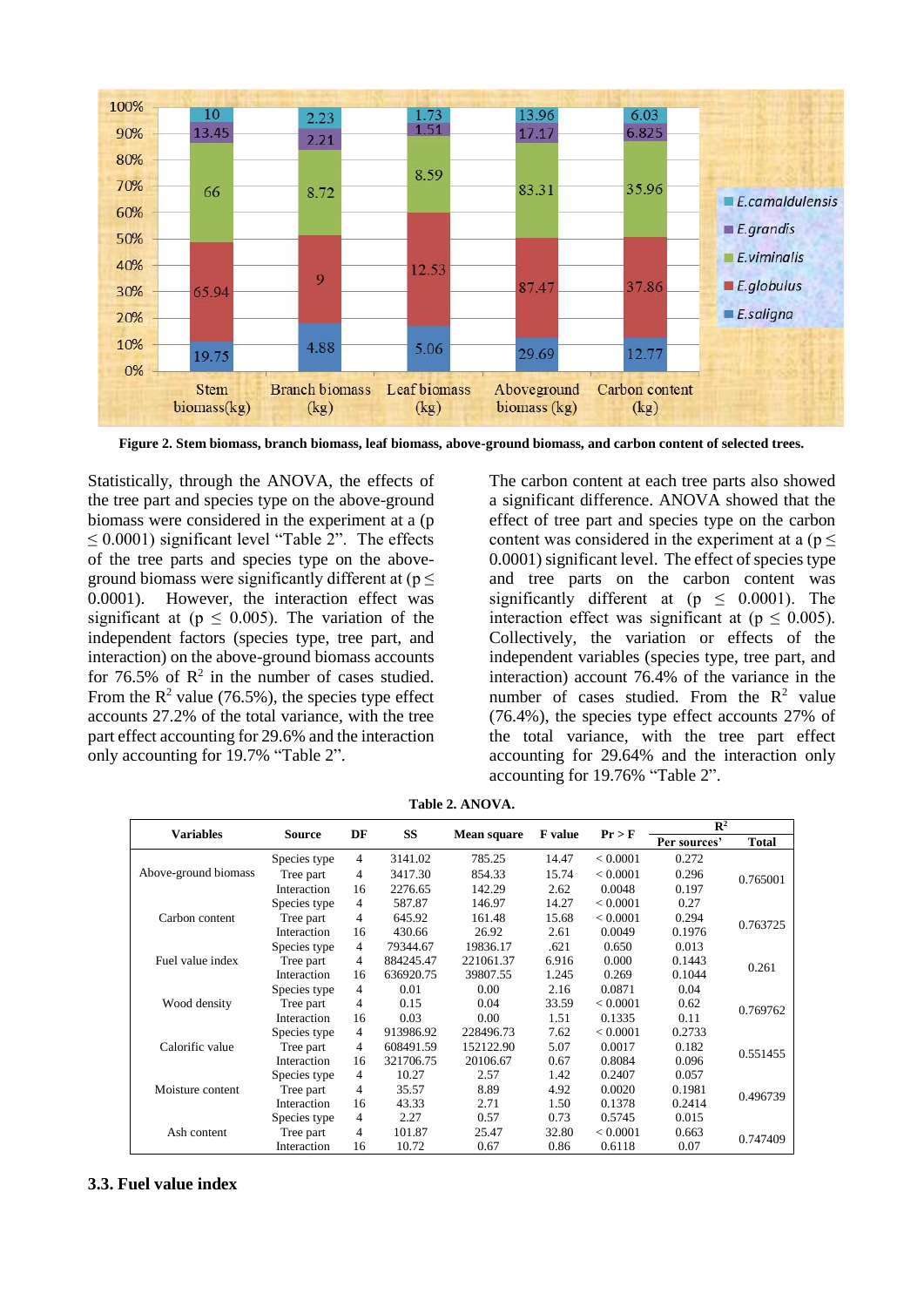The fuel-wood energy content can be determined by the fuel value index of the tree species [47]. The wood density and calorific value are directly related to the fuel value index of the tree, while the moisture content and ash content are inversely related to the fuel value index [48].

#### **3.3.1. Wood density and calorific value**

The amount of wood in a unit, per volume of wood, is referred to as the wood density. The fundamental wood density is the ratio of the dry weight to the green volume of the specified wood. More wood content in a given volume indicates a high density [49]. The density of wood varies based on the tree's growing environment, species, and tree area assessed for density computation. Branches often have lesser wood density than the tree stem. Trees that grow quickly have a low density. Wood density is higher in older, slower-growing trees [50]. In the present study, the wood density at stem parts was higher than the density in the branch and leaf "Table 3". The mean wood density of the *E. globulus* was the best of the other selected trees' and followed by *E. saligna, and E. viminalis* was the smallest of all tree species "Table 1". The calorific value of *E. saligna* was 19.1 MJ/kg, the highest, whereas the smallest was *E. camaldulensis*, and it was only 17.8 MJ/kg "Table 1". The calorific values of the tree decreases from the bottom of the tree to the leaf of the tree "Table 3". The higher wood density, competitive values of calorific value coupled with the high aboveground biomass and fuel value index of eucalyptus trees at 7 ages indicates that they are a viable option for fuel-wood for rural household energy security [51]. The fuel quality of *E. globulus* was good as the wood density of this species was higher than that of the others, and the present study is in line with the study done earlier [52, 53]. The statistical ANOVA indicated that the effects of tree part and species type on the wood density were considered in the experiment at a ( $p \leq 0.05$ ) significant level "Table 2". The species type and interaction effect on the wood density were insignificant. The effect of tree part on the wood density was significant at  $(p < 0.0001)$ . The variation or effects of the independent variables (species type, tree part, and interaction) account 77% of the variance in the number of cases studied. From the  $R^2$  value (77%),

the species type effect accounts only 4% of the total variance, with the tree part effect accounting for 62% and the interaction accounting for 11% "Table 2". The wood density of the tree species was approximately proportional to each other. There was no variance or very minor differences in the wood density of the selected tree species. The wood density varied greatly across the tree parts, and this had an impact on the fuel quality of the trees table 3. It increases at the bottom of the tree, resulting in a significant shift in the variances in fuel value index across the tree parts.

The standard calorific value uses to categorize species as best fuel-wood ranges from 4000-5000 Kcal  $g^{-1}$  [54]. However, the age of the species has its effects on the calorific value, as mentioned earlier [55]. Accordingly, the determined calorific value was ranged in the standard value, and there was a significant difference among the species. The present study showed that *E. saligna* and *E. viminalis* had a higher calorific value than the other species. Based on the variance analysis, the effect species type on calorific value was significant at the  $p \le 0.0001$  level, while the effect of tree part on calorific value was significant at  $(p \le 0.002)$  "Table" 2". The calorific value difference between the selected tree species was high. Along the tree part, it increases from bottom of the tree to the leaf of the tree "Table 3". Very high calorific values of the trees were observed in the leaves. The present study is similar to the previous study obtained by M. Ngangyo-Heya *et al.* [56]. The interaction effect was insignificant at ( $p \le 0.05$ ). Collectively, the variation or effects of the independent variables (species type, tree part, and interaction) account 55.14% of the variance in the number of cases studied. From the  $R^2$  value (55.14%), the species type effect accounts 27.33% of the total variance, with the tree part effect accounting for 18.2% and the interaction only accounting for 9.6% "Table 2".

## **3.3.2. Moisture content and ash content**

The study showed that *E. grandis* and *E. Viminalis* had a high amount of moisture content. *E. globulus*  had the lowest moisture content table 1. The average ash content was obtained, and *E. camaldulensis* had the highest value followed by *E. globulus*. *E. grandis*, and *E. saligna* had a low amount of ash content "Table 1".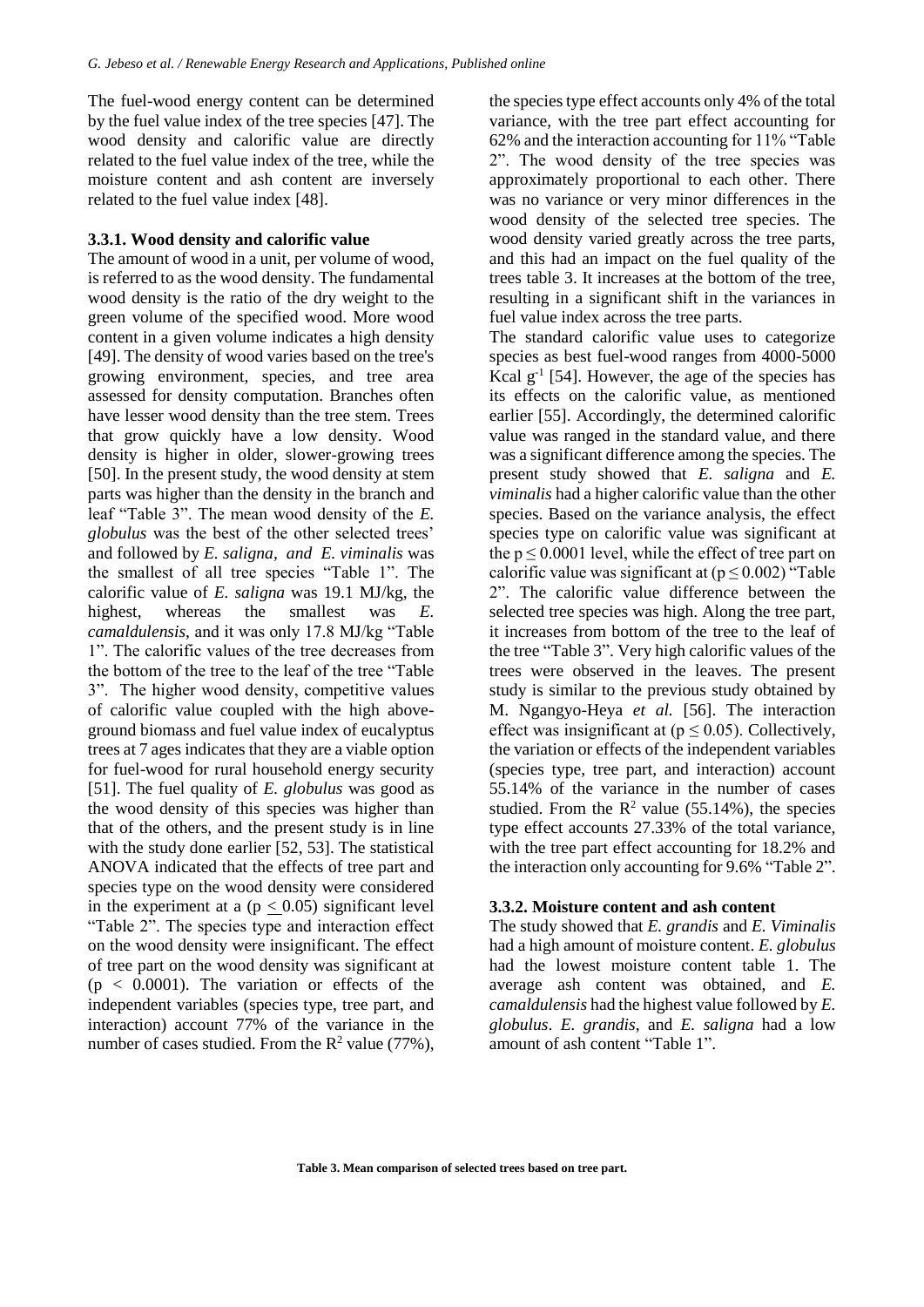|                     |                     | Mean $\pm$ Standard Deviation |                    |                            |                            |                          |                     |  |  |
|---------------------|---------------------|-------------------------------|--------------------|----------------------------|----------------------------|--------------------------|---------------------|--|--|
| <b>Tree</b><br>part | <b>Species type</b> | Moisture_content<br>(%)       | Ash_content<br>(%) | Calorific_value<br>(MJ/kg) | Wood_density<br>$(g/cm^3)$ | Volatile_mate<br>$r$ (%) | Fixed_carbon<br>(%) |  |  |
|                     | E. saligna          | $9.14 \pm 0.82$               | $2.30 \pm 0.87$    | $18.40 \pm 1.06$           | $0.63 \pm 0.08$            | $74.25 \pm 1.53$         | $14.33 \pm 0.91$    |  |  |
| <b>Bottom</b>       | E. globulus         | $9.49 \pm 0.49$               | $1.67 \pm 0.76$    | $18.00\pm0.30$             | $0.56 \pm 0.02$            | $74.77 \pm 1.74$         | $14.10 \pm 0.53$    |  |  |
|                     | E. viminalis        | $10.01 \pm 0.27$              | $0.93 \pm 0.15$    | $18.87 \pm 0.78$           | $0.58 \pm 0.02$            | $73.86 \pm 0.23$         | $15.27 \pm 0.21$    |  |  |
|                     | E. grandis          | $8.59 \pm 0.57$               | $1.67 \pm 0.67$    | $18.00 \pm 0.52$           | $0.58 \pm 0.06$            | $74.98 \pm 1.91$         | $14.73 \pm 1.27$    |  |  |
|                     | E. camaldulensis    | $8.79 \pm 1.25$               | $1.80 \pm 1.57$    | $17.90 \pm 0.26$           | $0.59\pm0.01$              | $74.40 \pm 1.52$         | $15.00 \pm 0.75$    |  |  |
|                     | Total               | $9.20 \pm 0.83$               | $1.67 \pm 0.90$    | $18.23 \pm 0.67$           | $0.59 \pm 0.04$            | $74.45 \pm 1.34$         | $14.69 \pm 0.82$    |  |  |
|                     | E. saligna          | $9.04 \pm 1.27$               | $1.27 \pm 0.47$    | $18.83 \pm 0.75$           | $0.58 \pm 0.02$            | $75.55 \pm 0.90$         | $14.20 \pm 0.92$    |  |  |
|                     | E. globulus         | $9.61 \pm 0.48$               | $1.40 \pm 1.08$    | $17.97 \pm 0.75$           | $0.60 \pm 0.06$            | $74.60 \pm 2.32$         | $14.43 \pm 0.87$    |  |  |
|                     | E. viminalis        | $11.23 \pm 0.81$              | $1.17 \pm 0.83$    | $18.50 \pm 0.10$           | $0.55 \pm 0.02$            | $73.57 \pm 0.16$         | $14.03 \pm 1.16$    |  |  |
|                     | E. grandis          | $10.43 \pm 0.67$              | $1.40 \pm 0.26$    | $17.70 \pm 0.30$           | $0.59 \pm 0.01$            | $74.61 \pm 0.74$         | $13.57 \pm 0.32$    |  |  |
| Medium              | E. camaldulensis    | $9.56 \pm 0.52$               | $1.33 \pm 0.64$    | $17.47 \pm 0.46$           | $0.58 \pm 0.01$            | $74.67 \pm 0.23$         | $14.43 \pm 0.65$    |  |  |
|                     | Total               | $9.98 \pm 1.05$               | $1.31 \pm 0.61$    | $18.09 \pm 0.69$           | $0.58 \pm 0.03$            | $74.60 \pm 1.18$         | $14.13 \pm 0.78$    |  |  |
|                     | E. saligna          | $9.60 \pm 0.67$               | $0.43 \pm 0.15$    | $18.77 \pm 1.18$           | $0.59 \pm 0.00$            | $74.30 \pm 1.49$         | $15.67 \pm 2.31$    |  |  |
|                     | E. globulus         | $9.49 \pm 0.31$               | $1.57 \pm 0.91$    | $18.00 \pm 0.69$           | $0.60 \pm 0.05$            | $74.08 \pm 1.43$         | $14.87 \pm 0.31$    |  |  |
|                     | E. viminalis        | $10.34 \pm 0.59$              | $1.17 \pm 0.93$    | $18.70 \pm 0.66$           | $0.56 \pm 0.03$            | $73.63 \pm 1.57$         | $14.87 \pm 0.15$    |  |  |
|                     | E. grandis          | $13.60 \pm 5.86$              | $0.80 \pm 0.10$    | $18.70 \pm 0.66$           | $0.60 \pm 0.02$            | $74.03 \pm 0.51$         | $11.60 \pm 6.15$    |  |  |
| Top                 | E. camaldulensis    | $9.60 \pm 0.31$               | $0.83 \pm 0.67$    | $17.73 \pm 0.49$           | $0.58\pm0.01$              | $74.32 \pm 0.30$         | $15.23 \pm 0.23$    |  |  |
|                     | Total               | $10.53 \pm 2.77$              | $0.96 \pm 0.68$    | $18.38 \pm 0.79$           | $0.59 \pm 0.03$            | $74.07 \pm 1.04$         | $14.45 \pm 2.91$    |  |  |
|                     | E. saligna          | $8.88 \pm 0.33$               | $2.50 \pm 1.14$    | $19.07 \pm 0.61$           | $0.65 \pm 0.01$            | $71.47 \pm 0.92$         | $17.17 \pm 0.51$    |  |  |
|                     | E. globulus         | $8.59 \pm 0.80$               | $2.97 \pm 0.97$    | $18.60 \pm 0.85$           | $0.67 \pm 0.04$            | $72.08 \pm 1.50$         | $16.40 \pm 1.47$    |  |  |
|                     | E. viminalis        | $8.66 \pm 1.02$               | $2.70 \pm 0.53$    | $18.93 \pm 0.31$           | $0.63 \pm 0.00$            | $71.34 \pm 0.78$         | $17.33 \pm 0.81$    |  |  |
| <b>Branch</b>       | E. grandis          | $9.28 \pm 0.53$               | $2.57 \pm 0.06$    | $18.50 \pm 0.56$           | $0.68 \pm 0.02$            | $70.49 \pm 0.57$         | $17.67 \pm 0.85$    |  |  |
|                     | E. camaldulensis    | $9.52 \pm 0.47$               | $3.33 \pm 0.35$    | $17.73 \pm 0.55$           | $0.64 \pm 0.02$            | $69.15 \pm 0.85$         | $17.97 \pm 0.51$    |  |  |
|                     | Total               | $8.99 \pm 0.68$               | $2.81 \pm 0.69$    | $18.57 \pm 0.70$           | $0.65 \pm 0.03$            | $70.91 \pm 1.33$         | $17.31 \pm 0.94$    |  |  |
|                     | E. saligna          | $9.20 \pm 0.65$               | $3.60 \pm 1.25$    | $20.37 \pm 0.40$           | $0.69 \pm 0.05$            | $69.96 \pm 2.33$         | $17.27 \pm 0.67$    |  |  |
|                     | E. globulus         | $8.29 \pm 0.50$               | $3.53 \pm 0.64$    | $18.30 \pm 1.06$           | $0.72 \pm 0.06$            | $72.75 \pm 1.34$         | $15.40 \pm 1.11$    |  |  |
|                     | E. viminalis        | $8.24 \pm 0.32$               | $4.63 \pm 0.70$    | $19.37 \pm 0.98$           | $0.68 \pm 0.04$            | $71.30 \pm 0.61$         | $15.83 \pm 0.81$    |  |  |
|                     | E. grandis          | $8.49 \pm 0.73$               | $3.80 \pm 1.14$    | $19.57 \pm 0.47$           | $0.64 \pm 0.02$            | $69.45 \pm 1.11$         | $18.27 \pm 1.17$    |  |  |
| Leaf                | E. camaldulensis    | $8.95 \pm 0.37$               | $5.20 \pm 2.01$    | $18.23 \pm 1.54$           | $0.72 \pm 0.04$            | $69.94 \pm 0.75$         | $15.90 \pm 1.08$    |  |  |
|                     | Total               | $8.64 \pm 0.60$               | $4.15 \pm 1.25$    | $19.17 \pm 1.18$           | $0.69 \pm 0.05$            | $70.68 \pm 1.70$         | $16.53 \pm 1.39$    |  |  |

The ash content in the wood is used in evaluating the fuel-wood characteristics, which is generally considered to be a negative parameter [57]. The high ash content of a plant part makes it less desirable as a fuel since a considerable part of volume cannot be converted into energy [54]. An ideal fuel-wood species should have a high calorific value coupled with a high wood density and a low ash content [58]. The effect of tree part and species type on the moisture content was considered in the experiment at a ( $p \leq 0.05$ ) significant level "Table 2". The effect of species type and interaction effect on the moisture content was insignificant at ( $p \le 0.05$ ), whereas the effect of tree parts was significant at  $(p < 0.002)$ . Collectively, the variation of the independent

variables (species type and tree part) account 49.7% of the variance in the number of cases studied. From the  $R^2$  value (49.7%), the species type effect accounts 5.7% of the total variance, with the tree part effect account 19.81% and the interaction only shared 24.14% "Table 2". The same as the moisture content, ANOVA was considered in the experiment at a  $(p < 0.05)$ significant level to analyze the effect of tree parts and species type on the ash content "Table 2". Accordingly, the effect of species type and interaction effect on the ash content were insignificant at ( $p \le 0.05$ ), while the effect of tree parts on the ash content was significant at ( $p \leq$ 0.0001). Collectively, the variation or effects of the independent variables (species type, tree part, and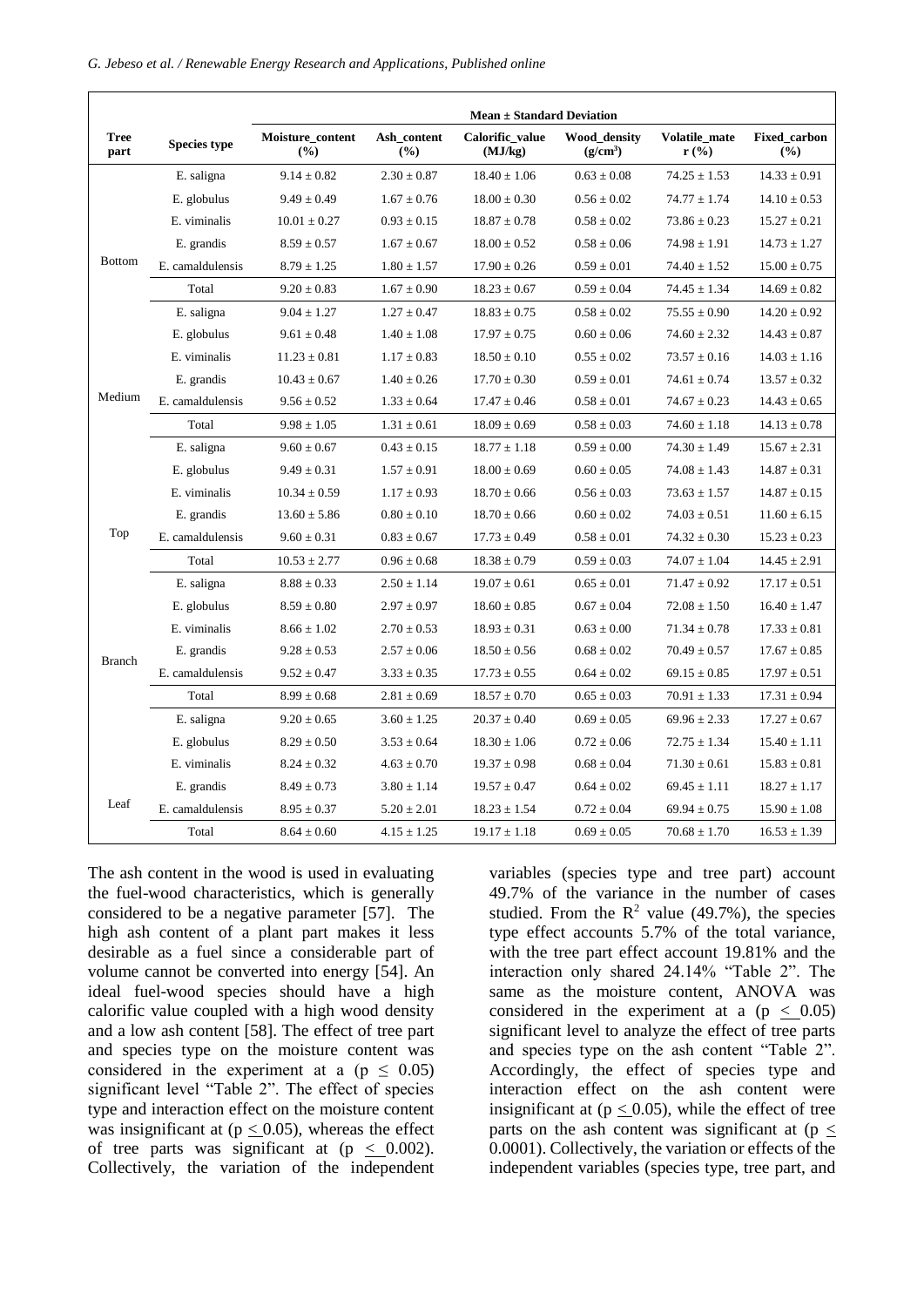interaction) account 74.74% of the variance in the number of cases studied. From the  $R^2$  value (74.74%), the species type effect accounts only 1.5% of the total variance, with the tree part effect account 66.3% and the interaction shared 7% "Table 2". The ash content decreases from bottom of the tree to leaf of the tree "Table 3". The collective result of wood density, calorific value, ash content, and moisture content combined, and the fuel value index was obtained in this study. Accordingly, the fuel value index of *E. saligna* was 276.34 followed by *E. globulus*, which was 228.192. These two species had a higher fuel value index*. E. grandis* and *E. camaldulensis* had a lower fuel value index "Figure 3". The study obtained by S. Ojelel *et al.*[47] and Desta and Ambaye [48] supports the present study and in line with the research outputs.



**Figure 3. Fuel value index of selected trees.**

The fuel value index is an important parameter for identifying new and reinforcing the traditionally used tree species as quality fuel-wood [59]. The fuel value index depends upon the caloric value, wood density, moisture content, and ash content of wood, which is an important parameter for screening desirable fuelwood species [4, 57]. Statistically, the effect of species type and the interaction effect on the fuel value index was considered in the experiment at  $(p \leq 0.05)$ significant level "Table 2". The species type and interaction effect was insignificant. The effect of tree part on the fuel value index was significant at  $(p \le 0.0001)$ . The present study is in line with the previous study, as revealed in [59, 4, 57, 60]. Collectively, the variation or effects of the independent variables (species type, tree part, and interaction) account 26.1% of the variance in the number of cases studied (species types, 23%, tree part 2%, and interaction 1.1% "Table 2").

## **4. Conclusion**

In this investigation, a biomass potential and the fuel characteristics of the selected tree species were studied. The above-ground biomass varied from 13.96 kg to 87.47 kg Tree−1 , and the carbon content varied from 6.03 kg to 37.86 kg Tree<sup>-1</sup>. The aboveground biomass significantly varied among the species. *E. globulus* had the highest above-ground biomass, volume, and basal area, while *E. camaldulensis* had the lowest value. Accordingly, the descending order for the above-ground biomass measurement was *E. globulus*, *E. viminalis*, *E. saligna*, *E. grandis*, *and E. camaldulensis*, respectively. This was the same as the carbon content of these tree species. The fuel value index of tree species ranged from 175.35 to 276.34 Tree−1 , and significantly varied among the species. *E. saligna* had the highest fuel value index, while *E. grandis* had the lowest value. The descending order for the fuel value index test was *E. saligna*, *E. globulus*, *E. viminalis*, *E*. camaldulensis, and *E. grandis*, respectively. *Eucalyptus globulus*, *E. viminalis*, and *Eucalyptus saligna* were the most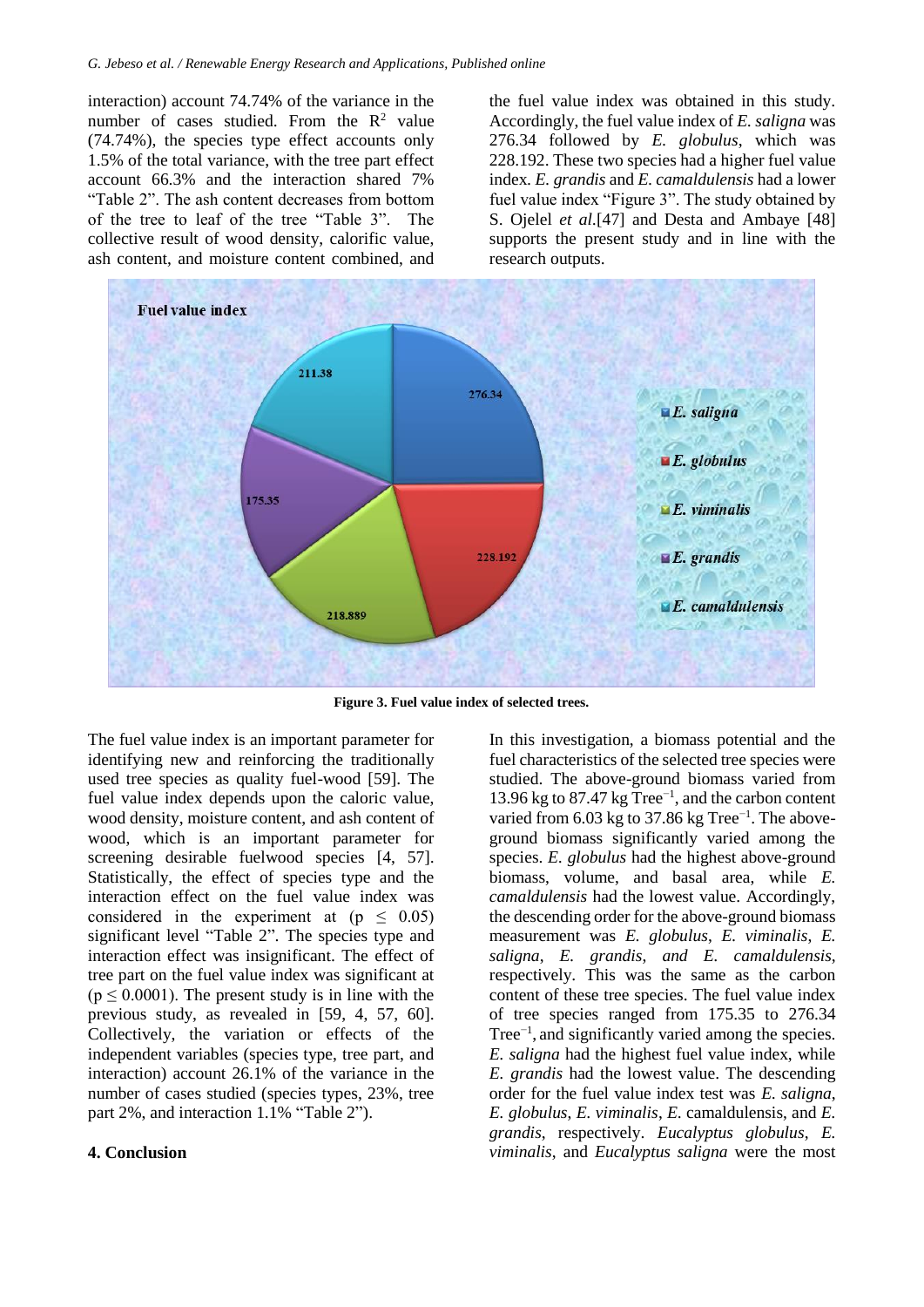appropriate tree species for the studied area based on the tree fuel quality test.

## **5. Recommendations**

In the highland area of Ethiopia, the Eucalyptus species are dominating and highly used for the fuelwood purpose. Based on the present study done on the tree biomass potential and fuel characteristics, *E. globulus*, *E. viminalis*, *and E. saligna* were the most performed trees on the highland areas of the country; hence, the researchers recommend wide planting of these tree species to solve the fuel-wood scarcity in the highland areas.

# **6. Nomenclature**

| <b>ANOVA</b>       | Analysis of Variance         |
|--------------------|------------------------------|
| DF                 | Degree of Freedom            |
| GML                | Generalized Linear Model     |
| $\mathbf{R}^2$     | Coefficient of Determination |
| SS                 | Sum of squares               |
| Tree <sup>-1</sup> | Per tree                     |

# **7. Acknowledgments**

The authors are grateful to the Ethiopian Geology Survey for its facilitation of laboratory for these studies; laboratory for all-rounded support in the experiment condition and doing some proximate analysis in the laboratory. Finally, we would like to gratefully thank the Central Ethiopia Environment and Forest Research Center, Bahirdar Environment and Forest Research Center, Ethiopian Environment, and Forest Research Institute, and Forest Products Research Innovation, and Training Center for giving the financial and logistics support for this study

# **8. References**

[1] Akbar Alidadi Shamsabadi, M. Jahangiri, Abdolreza Koohi Faegh, and Afshin Raeisi Dehkordi, "Biogas production in a dairy cow unit to provide a sustainable solution for reducing the environmental pollutions and pathogens," 2016.

[2] World Energy council, "World Energy council. (2016) World Energy Resources Bioenergy 2016. https://www.worldenergy.org/wp-

content/uploads/2017/03/WEResources\_Bioenergy\_20 16.pdf." 2016.

[3] A. Rahimi Ariae, M. Jahangiri, M. Haghgo Fakhr, and A. Alidadi Shamsabadi, "Simulation of biogas utilization effect on the economic efficiency and greenhouse gas emission: a case study in Isfahan, Iran," Int. J. Renew. Energy Dev., Vol. 8, No. 2, p. 149, Jun. 2019, doi: 10.14710/ijred.8.2.149-160.

[4] B. P. Bhatt, S. K. Sarangi, and L. C. De, "Fuelwood Characteristics of some Firewood Trees and Shrubs of Eastern Himalaya, India," Energy Sources Part Recovery Util. Environ. Eff., Vol. 32, No. 5, pp. 469– 474, Jan. 2010, doi: 10.1080/15567030802612408.

[5] J. E. M. Arnold, G. Köhlin, and R. Persson, "Woodfuels, livelihoods, and policy interventions: Changing Perspectives," World Dev., Vol. 34, No. 3, pp. 596–611, Mar. 2006, doi: 10.1016/j.worlddev.2005.08.008.

[6] T. Bahru, B. Kidane, and A. Tolessa, "Prioritization and selection of high fuelwood producing plant species at Boset District, Central Ethiopia: an ethnobotanical approach," J. Ethnobiol. Ethnomedicine, Vol. 17, No. 1, p. 51, Dec. 2021, doi: 10.1186/s13002-021-00474-9.

[7] Reza Alayi, Hossein Monfared, and Mehdi Jahangiri, "Optimal location of electrical energy generation from municipal solid waste for biomass power plants," 2020.

[8] FAO, "The global outlook for future wood supplies from forest plantations, By C. Brown, FAO, Working Paper GFPOS/WP/03, FAO, Rome, Italy, pp, 129." FAO, 2000.

[9] Z. Mekonnen, "Consumption, preference, and access of biomass fuels at Ziway town, Ethiopia," Energy Sources Part Recovery Util. Environ. Eff., pp. 1–9, Nov. 2020, doi: 10.1080/15567036.2020.1844823.

[10] T. B. Yifru, B. Kidane, and A. Tolessa, "Prioritization and Selection of High Biomass Energy Producing Plant Species at Boset District, Central Ethiopia: An Ethnobotanical Approach ," In Review, preprint, Mar. 2021. doi: 10.21203/rs.3.rs-332588/v1.

[11] N. E. Benti et al., "The current status, challenges and prospects of using biomass energy in Ethiopia," Biotechnol. Biofuels, Vol. 14, No. 1, p. 209, Dec. 2021, doi: 10.1186/s13068-021-02060-3.

[12] UNEP, "Review of Woodfuel Biomass Production and Utilization in Africa, A Desk StudyUnited, pp 16 Nations Environment Programme PO Box 30552, Nairobi 00100, Kenya." 2019.

[13] Ethiopian Forestry Action Program, "The fuelwood demand and supply projection and analysis made by the Ethiopian Forestry Action Program." 1996.

[14] L. A. German, B. Kidane, and K. Mekonnen, Watershed management to counter farming systems decline: toward a demand-driven, systems-oriented research agenda. London: ODI, 2005.

[15] D. Jenbere, M. Lemenih, and H. Kassa, "Expansion of Eucalypt Farm Forestry and Its Determinants in Arsi Negelle District, South Central Ethiopia," Small-Scale For., Vol. 11, No. 3, pp. 389–405, Sep. 2012, doi: 10.1007/s11842-011-9191-x.

[16] M. Kindu, GLATZEL, G, TADESSE, Y., and YOSEF, A, "Tree species screened on Nitosols of Central Ethiopia: biomass production, nutrient contents and effect on soil nitrogen.," 2006.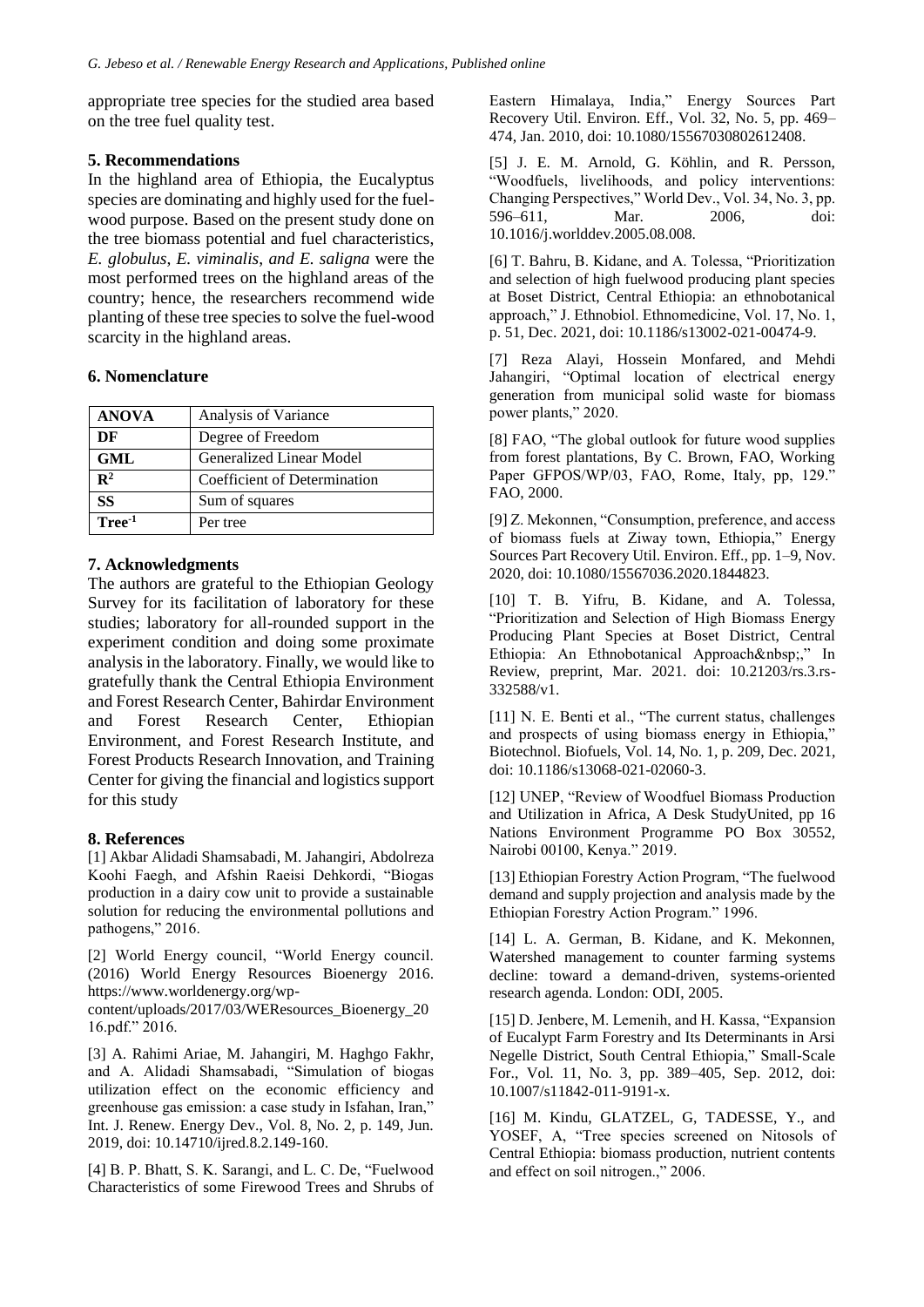[17] Z. Mekonnen, H. Kassa, M. Lemenh, and B. Campbell, "THE ROLE AND MANAGEMENT OF EUCALYPTUS IN LODE HETOSA DISTRICT, CENTRAL ETHIOPIA," For. Trees Livelihoods, vol. 17, No. 4, pp. 309–323, Jan. 2007, doi: 10.1080/14728028.2007.9752606.

[18] S. B. Chavan, D. S. Chauhan, A. Keerthika, A. R. Uthappa, A. Jha, and R. Newaj, "Fuelwood characteristics of selected tree species from Bundelkhand region of Central India," p. 10, 2016.

[19] Yujia Tang, Anping Chen, and Shuqing Zhao, "Carbon Storage and Sequestration of Urban Street Trees in Beijing, China," 2016.

[20] J. Chave et al., "Tree allometry and improved estimation of carbon stocks and balance in tropical forests," p. 13, 2005.

[21] T. Dejenea, Berhane Kidane, and Mihret Semerea, "Comparative growth performance of fast-growing tree species for woodfuel production in highland area of Ethiopia," p. 9, 2018.

[22] IPCC, "Intergovernmental Panel on climate change (IPCC). Guidelines for national greenhouse gas inventories." 2006.

[23] J. C. et al Jenkins, Chojnacky D, Heath L.S, and Birdsey R.A, "National scale biomass estimators for United States tree species," p. 24, 2003.

[24] Chojnacky D.C and Jenkins J, "Literature Synthesis and Meta-analysis of Tree and Shrub Biomass Equations in North America. Final Report: JFSP Project Number 07-3-1-05. Virginia Polytechnic Institute and State University: 23." 2010.

[25] Lowe S, Browne M, Boudjelas, and De Porter M, "100 of the World's Worst Invasive Alien Species \_A\_Selection\_From\_the\_Global\_Invasive\_Species\_Da tabase\_IUCN,

https://www.researchgate.net/publication/273442666, " 2000.

[26] X. Zhang and S. Kondragunta, "Estimating forest biomass in the USA using generalized allometric models and MODIS land products," Geophys. Res. Lett., Vol. 33, No. 9, p. L09402, 2006, doi: 10.1029/2006GL025879.

[27] P. D. Miles and W. Brad. Smith, "Specific gravity and other properties of wood and bark for 156 tree species found in North America," U.S. Department of Agriculture, Forest Service, Northern Research Station, Newtown Square, PA, NRS-RN-38, 2009. doi: 10.2737/NRS-RN-38.

[28] M. Henry et al., "Estimating tree biomass of sub-Saharan African forests: a review of available allometric equations. Silva Fenn Monogr 45:477–569," 2011.

[29] D. C. Bragg, "Modeling loblolly pine aboveground live biomass in a mature pine-hardwood stand: a cautionary tale. Journal of the Arkansas Academy of Science, 65: 31–38," 2011.

[30] S. Aich, D. Behera, B. K. Nandi, and S. Bhattacharya, "Relationship between proximate analysis parameters and combustion behaviour of high ash Indian coal," Int. J. Coal Sci. Technol., Vol. 7, No. 4, pp. 766–777, Dec. 2020, doi: 10.1007/s40789-020- 00312-5.

[31] M. Hasan, Y. Haseli, and E. Karadogan, "Correlations to Predict Elemental Compositions and Heating Value of Torrefied Biomass," Energies, Vol. 11, No. 9, p. 2443, Sep. 2018, doi: 10.3390/en11092443.

[32] A. Özyuğuran and S. Yaman, "Prediction of Calorific Value of Biomass from Proximate Analysis," Energy Procedia, Vol. 107, pp. 130–136, Feb. 2017, doi: 10.1016/j.egypro.2016.12.149.

[33] A. I. Lawal, A. E. Aladejare, M. Onifade, S. Bada, and M. A. Idris, "Predictions of elemental composition of coal and biomass from their proximate analyses using ANFIS, ANN and MLR," Int. J. Coal Sci. Technol., Vol. 8, No. 1, pp. 124–140, Feb. 2021, doi: 10.1007/s40789- 020-00346-9.

[34] Purohit and Nautiyal, "Fuelwood Value Index of Indian mountain tree species," 1987.

[35] "ASTM D3175-18 Standard Test Method for Volatile Matter in the Analysis Sample of Coal and Coke; ASTMInternational: West Conshohocken, PA, USA." 2018.

[36] "ASTM D3174-12 Standard Test Method for Ash in the Analysis Sample of Coal and Coke from Coal; ASTMInternational: West Conshohocken, PA, USA." 2012.

[37] "ASTM D5865-13 Standard Test Method for Gross Calorific Value of Coal and Coke; ASTM International: West Conshohocken, PA, USA." 2013.

[38] "(ASTM D2395-17) Standard Test Method for density in the Analysis Sample of Coal and Coke from Coal; ASTMInternational: West Conshohocken, PA, USA." 2017.

[39] D07 Committee, "Test Methods for Density and Specific Gravity (Relative Density) of Wood and Wood-Based Materials," ASTM International, 2017. doi: 10.1520/D2395-17.

[40] K. A. Gomez and A. A. Gomez, "Statistical Procedures For Agricultural Research," 1995.

[41] W. A. Mugasha, E. W. Mauya, A. M. Njana, K. Karlsson, R. E. Malimbwi, and S. Ernest, "Height-Diameter Allometry for Tree Species in Tanzania Mainland," Int. J. For. Res., Vol. 2019, pp. 1–17, Apr. 2019, doi: 10.1155/2019/4832849.

[42] C. Delgado-Matas and T. Pukkala, "Comparison of the Growth of Six Eucalyptus Species in Angola," Int. J. For. Res., Vol. 2011, pp. 1–9, 2011, doi: 10.1155/2011/980259.

[43] M. Zewdie, M. Olsson, and T. Verwijst, "Aboveground biomass production and allometric relations of Eucalyptus globulus Labill. coppice plantations along a